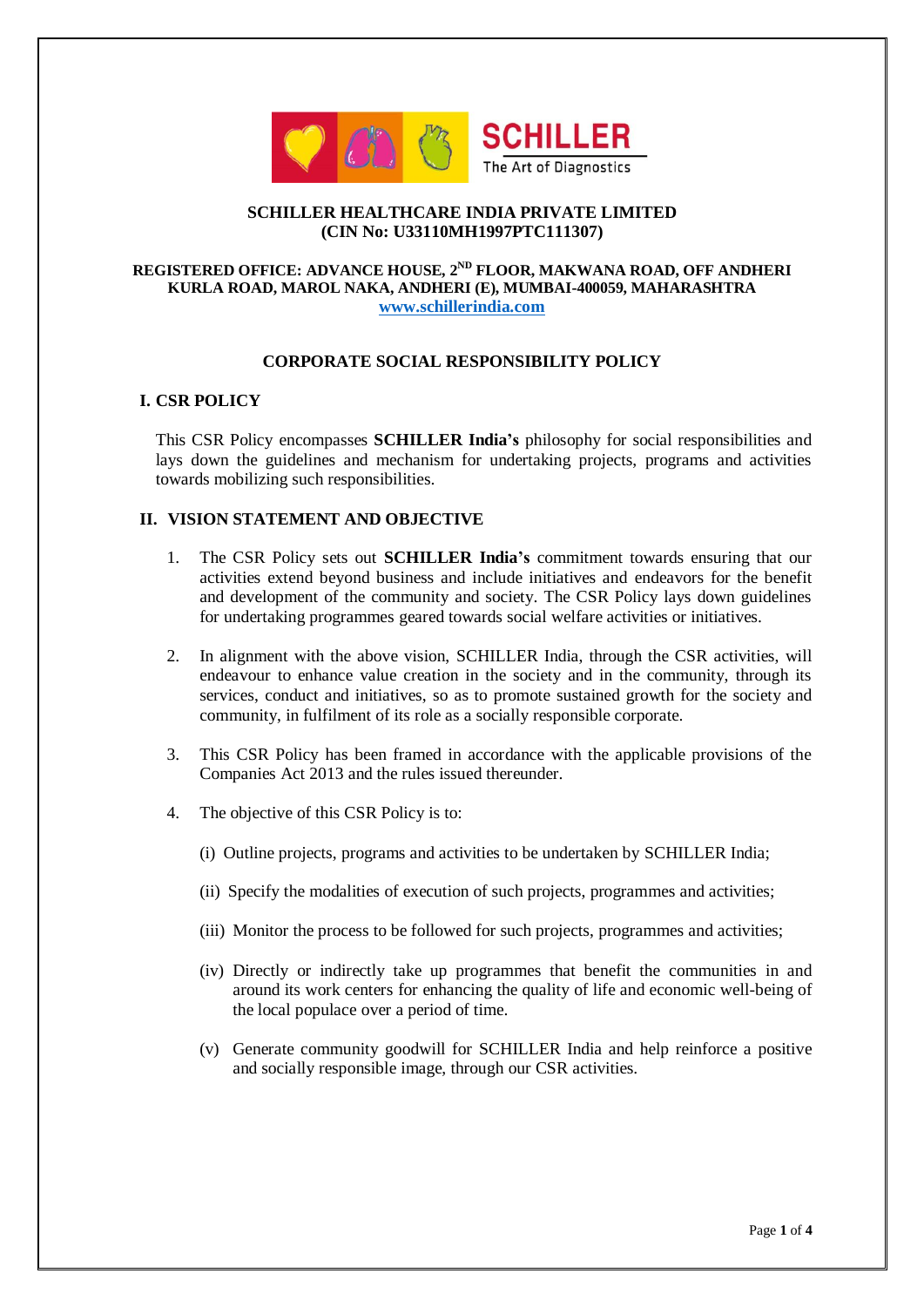

# **III. CSR COMMITTEE**

- 1. The CSR Committee has been constituted in accordance with the provisions of the Act comprising of the 3 (Three) Directors. The Company Secretary shall be the secretary to the Committee. The CSR Committee may invite other experts/ invitees as per its requirements.
	- (a) Pravin R Gandhi Chairman
	- (b) Vikram D Sanghvi Member
	- (c) Dominik Doppler Member
	- (d) Deepak Soni Company Secretary

Board of Directors of the Company may re-constitute the Committee, as and when required to do so, by following the sections, rules, regulations, notifications issued, from time to time, by the Ministry of Corporate Affairs or the Central Government of India.

- 2. The CSR Committee shall be responsible for:
	- (i) Formulating the CSR Policy, including the CSR activities and their budgets as well as recommendation of any subsequent change/ modification to the CSR Policy;
	- (ii) Institute an implementation and monitoring mechanism for CSR activities;
	- (iii) Recommending the amount of the CSR expenditure on each of the CSR activity;
	- (iv) Periodically updating the Board on the progress being made in the planned CSR activities;
	- (v) The CSR committee shall undertake sufficient due diligence of each of the CSR activity before it is implemented;
	- (vi) The CSR committee will decide on the locations for CSR activities.
	- (vii) CSR activities that will be undertaken directly or through an implementing agency or in collaboration with any other companies, including services of any NGO/s and record reasons for the same.

### **IV. PROJECTS, PROGRAMS AND ACTIVITIES**

SCHILLER India has identified the following focus areas in various sectors in rural/semi-urban/urban areas in India and at its sites and work stations:

- (i) Free health check -up and free medical relief for the under-privilege citizens.
- (ii) Provide help in terms of free supplies for spares used in medical equipment.
- (iii) Promoting education, including special education and employment-enhancing vocational skills especially among children, women, elderly and the differently abled, and livelihood enhancement projects; monetary contributions to academic institutions for establishing endowment funds, laboratories, etc., with the objective of assisting students in their studies.
- (iv) Eradicating extreme hunger, poverty and malnutrition, promoting preventive healthcare and sanitation and making available safe drinking water.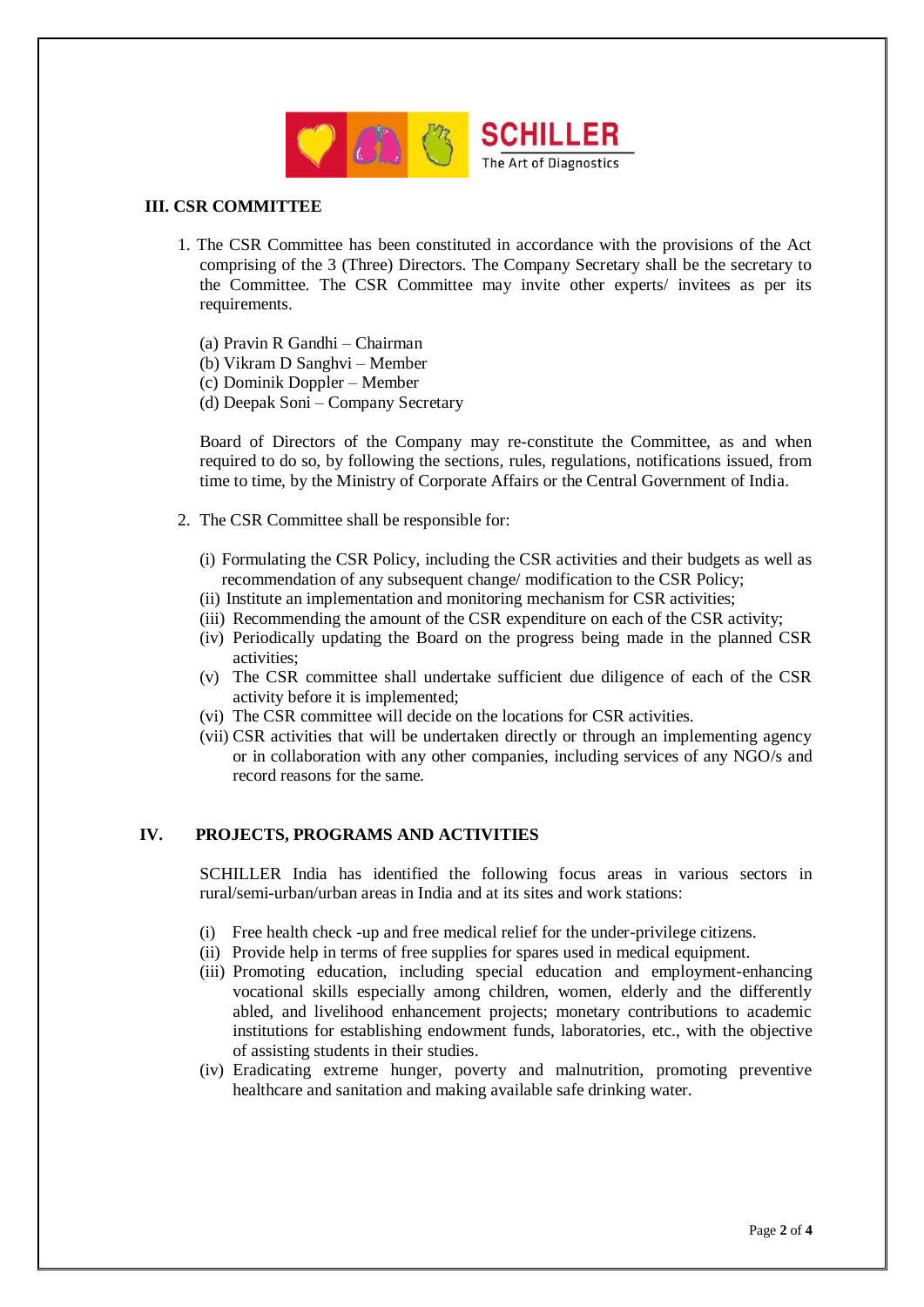

#### **V. CSR EXPENDITURE**

The Committee shall approve the allocation of the CSR expenditure on the CSR activities and, to the extent possible, shall give priority to the local areas wherever SCHILLER India has its operations.

### **VI. REPORTING**

- 1. The CSR Committee shall maintain proper minutes of all its meetings.
- 2. The CSR Committee shall prepare an annual report on CSR with such information and particulars as may be required by the Act and such report shall be included in the Board's report annexed to the financial statements.
- 3. The Board's report shall include an annual report on CSR containing such details as may be prescribed from time to time under the Act and the CSR rules.
- 4. The Committee will be responsible to ensure that the statutory requirements as may be prescribed from time to time under the Act and the CSR rules are complied with.

#### **VII. GENERAL**

- 1. Any surplus arising out of the CSR projects/programs or activities shall not form part of the business profits of the qualifying SCHILLER India Company.
- 2. If it is observed that any CSR activity taken up for implementation is found not properly implemented, the CSR Committee may, with approval of the Board, may discontinue funding the project at any time during the course of implementation and use such funds for any other project.
- 3. The CSR Committee shall have the power to clarify any doubts or rectify any anomalies that may exist in connection with the effective execution of this CSR policy.
- 4. Activities undertaken in pursuance of the normal course of SCHILLER India business shall not be considered towards CSR expenditure.

## **VIII. ALLOCATION AND FUNDING**

The CSR Committee will receive requests for funding of projects throughout the calendar year. It will evaluate proposals received under the focus areas and projects and then will be prioritized by assessing their impact. The CSR Committee will deliberate on the proposals and approve proposals for implementation at its discretion. The Committee will monitor the status along with other entities, in any of each project and will report its findings to the Board periodically.